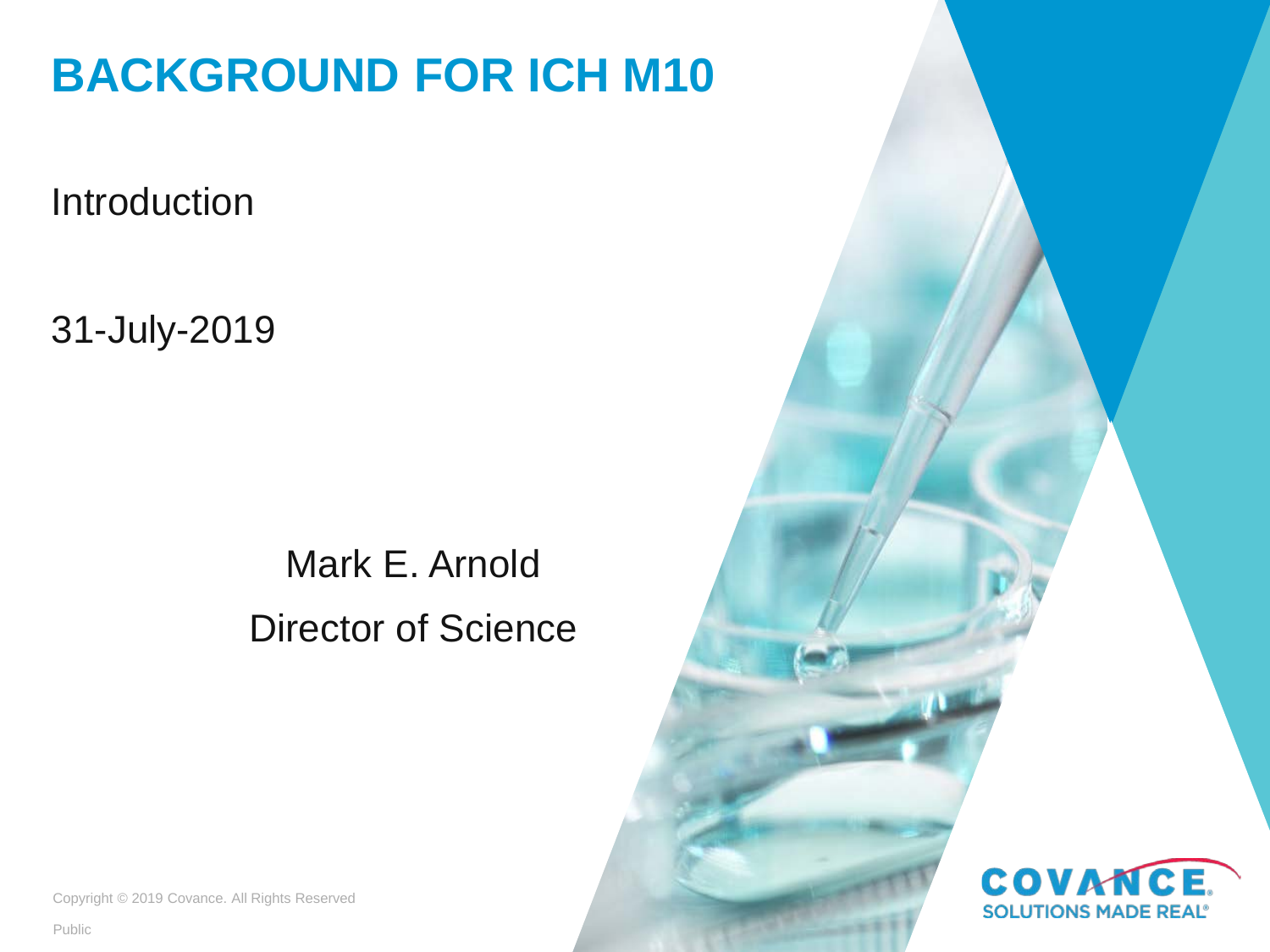### **DISCLAIMER**

This presentation was prepared by Mark Arnold in his personal capacity. The opinions expressed in this presentation are the author's own and do not reflect the view of Covance.



Copyright © 2019 Covance. All Rights Reserved

Public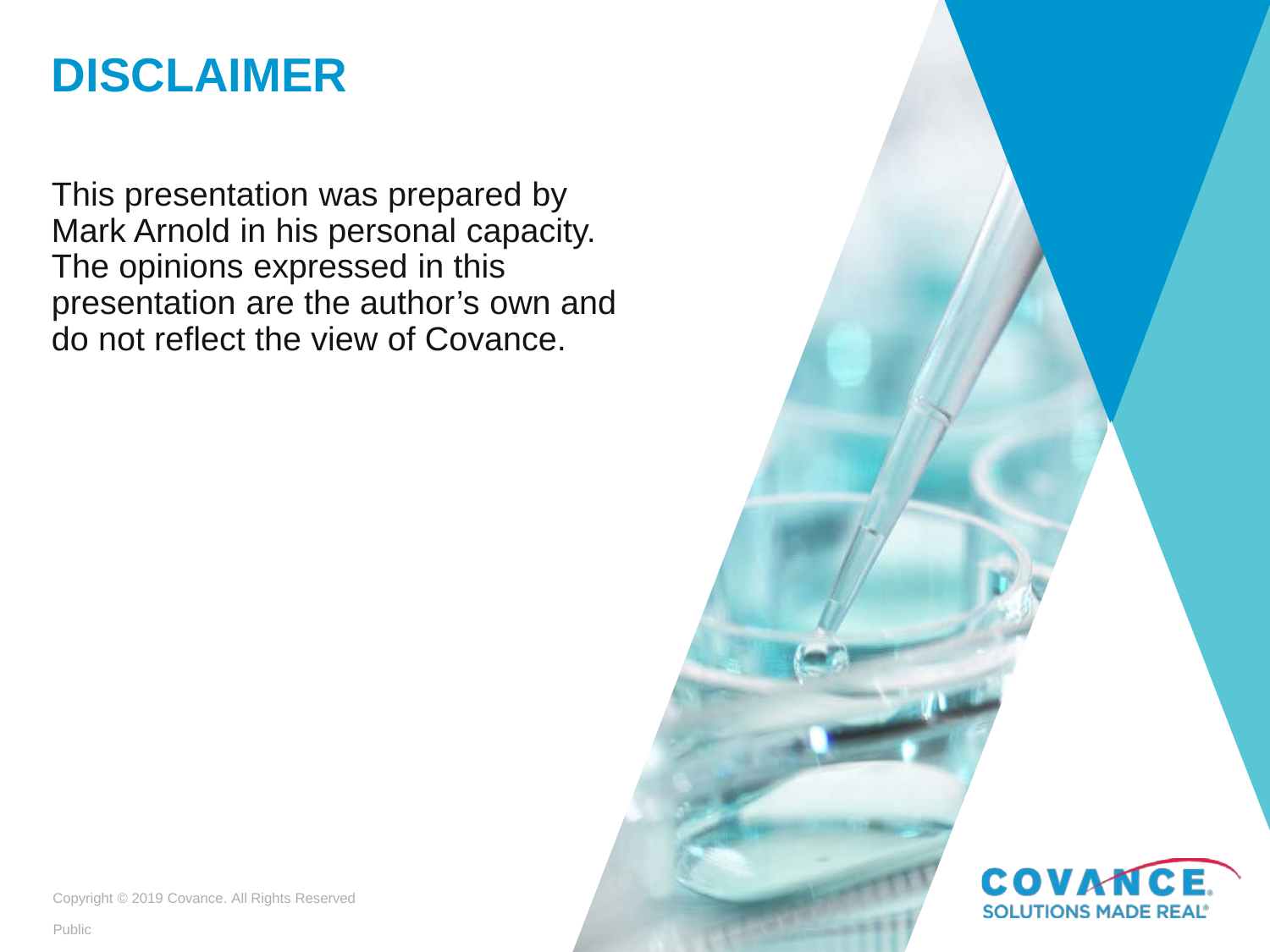### Regulatory History

#### **WHERE DID IT START & HOW DID WE GET HERE**

- ► 1972/78/81 New Zealand and Denmark/USA/OECD enact GLPs
- ► 1990 Crystal City I establishes basic framework
- ► 1992 Health Canada Guidance for Industry: Conduct and Analysis of Bioavailability and Bioequivalence Studies
- ► 2001 USA: FDA Guidance for Industry: Bioanalytical Method Validation
- $\blacktriangleright$  2003
	- USA: FDA Bioavailability and Bioequivalence Studies for Orally Administered Drug Products
	- Brazil: Resolution No. 899, Guide for Validation of Analytical and Bio-Analytical Methods
- ► 2005
	- India: Ministry of Health and Family, Guidelines for Bioavailability and Bioequivalence Studies
	- China: CFDA Technical guideline for human bioavailability and bioequivalence studies on chemical drug products
- ► 2009 International: WHO Good Clinical Laboratory Practice (GCLP)
- 2010 European Union: EMA Guideline on the Investigation of Bioequivalence
- ► 2011
	- China: CFDA (2011) Guidance on Management of Laboratory for Drug Clinical Trial Biological Sample Analysis
	- European Union: EMA Guideline on Bioanalytical Method Validation

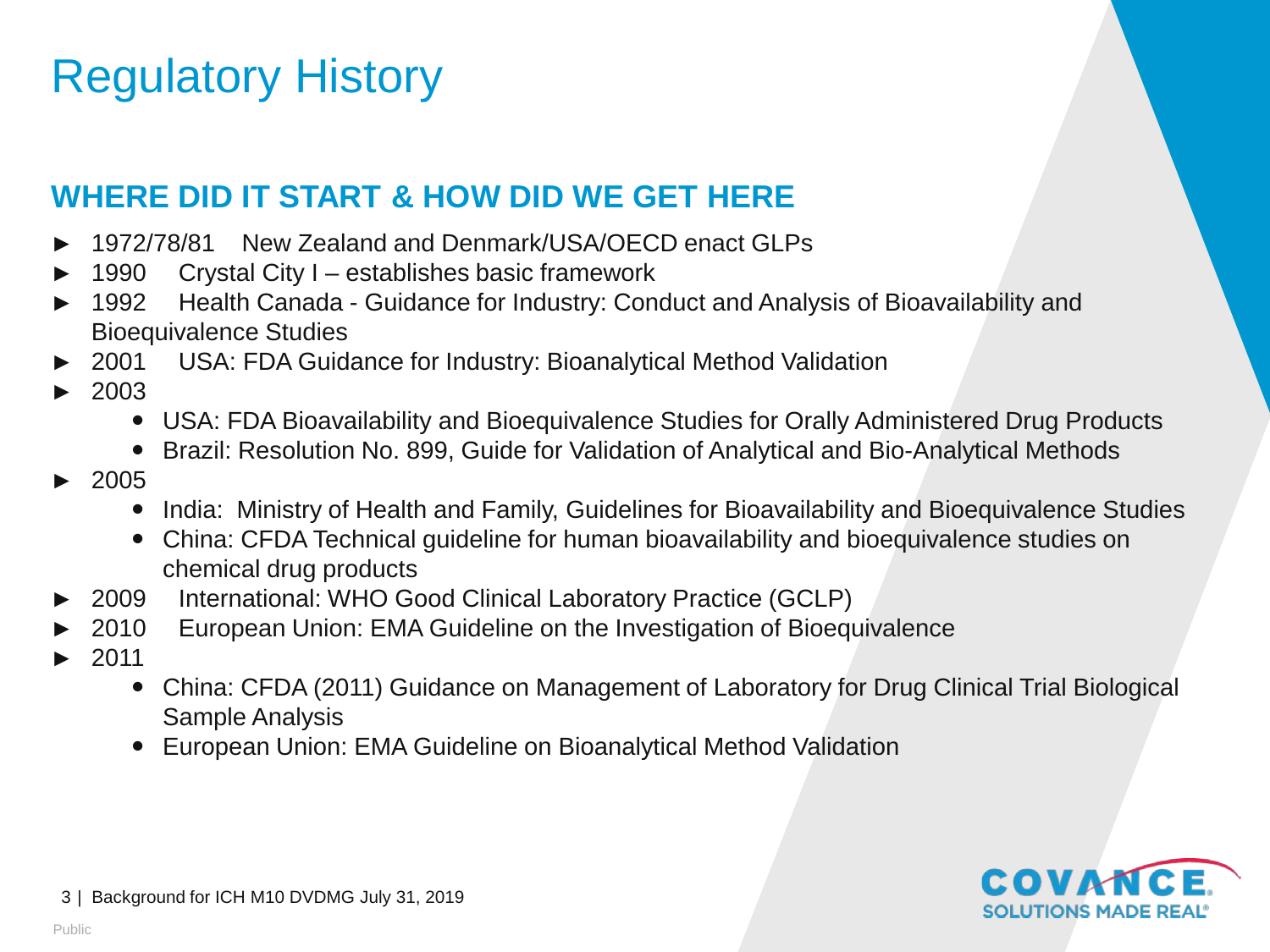### Regulatory History

#### **WHERE DID IT START & HOW DID WE GET HERE**

#### ► 2012

- Brazil: ANVISA Resolution RDC 27, Minimum requirements for Bioanalytical Method Validation used in studies with the purpose of registration and post-registration of medicines
- Canada: HPFB Conduct and Analysis of Comparative BA Studies
- European Union: EMA Reflection paper for laboratories that perform the analysis or evaluation of clinical trial samples
- 2013 Japan: MHLW Guideline on Bioanalytical Method Validation in Pharmaceutical Development
- ► 2014 Japan: MHLW Guideline on Bioanalytical Method (Ligand Binding Assay) Validation in Pharmaceutical Development
- ► 2015
	- European Union: EMA provides guide for reviewers that highlights the absence of US FDA laboratory certification process for GLP studies storage container
	- Canada: Health Canada requires stability testing to use 3 separate samples derived from separate containers, as opposed to 3 samples from a single tube
- 2016 China: NMPA: Guidelines on Bioanalytical Method Validation in China
- 2018 US: FDA revised Guidance for Industry: Bioanalytical Method Validation

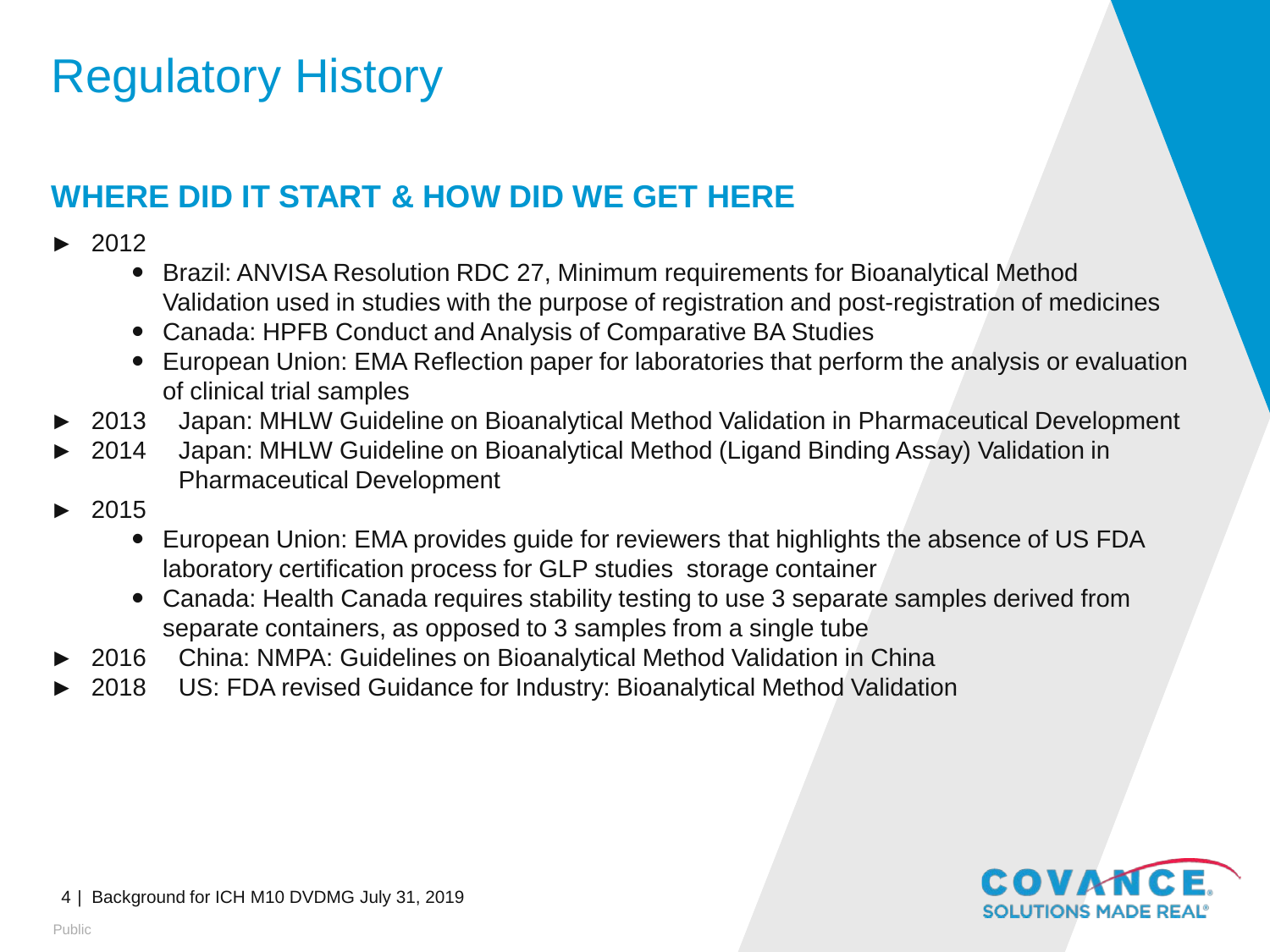## Growth in Regional Regulations Drove Call for ICH Guidance



199019911992199319941995199619971998199920002001200220032004200520062007200820092010201120122013201420152016201920182019201?

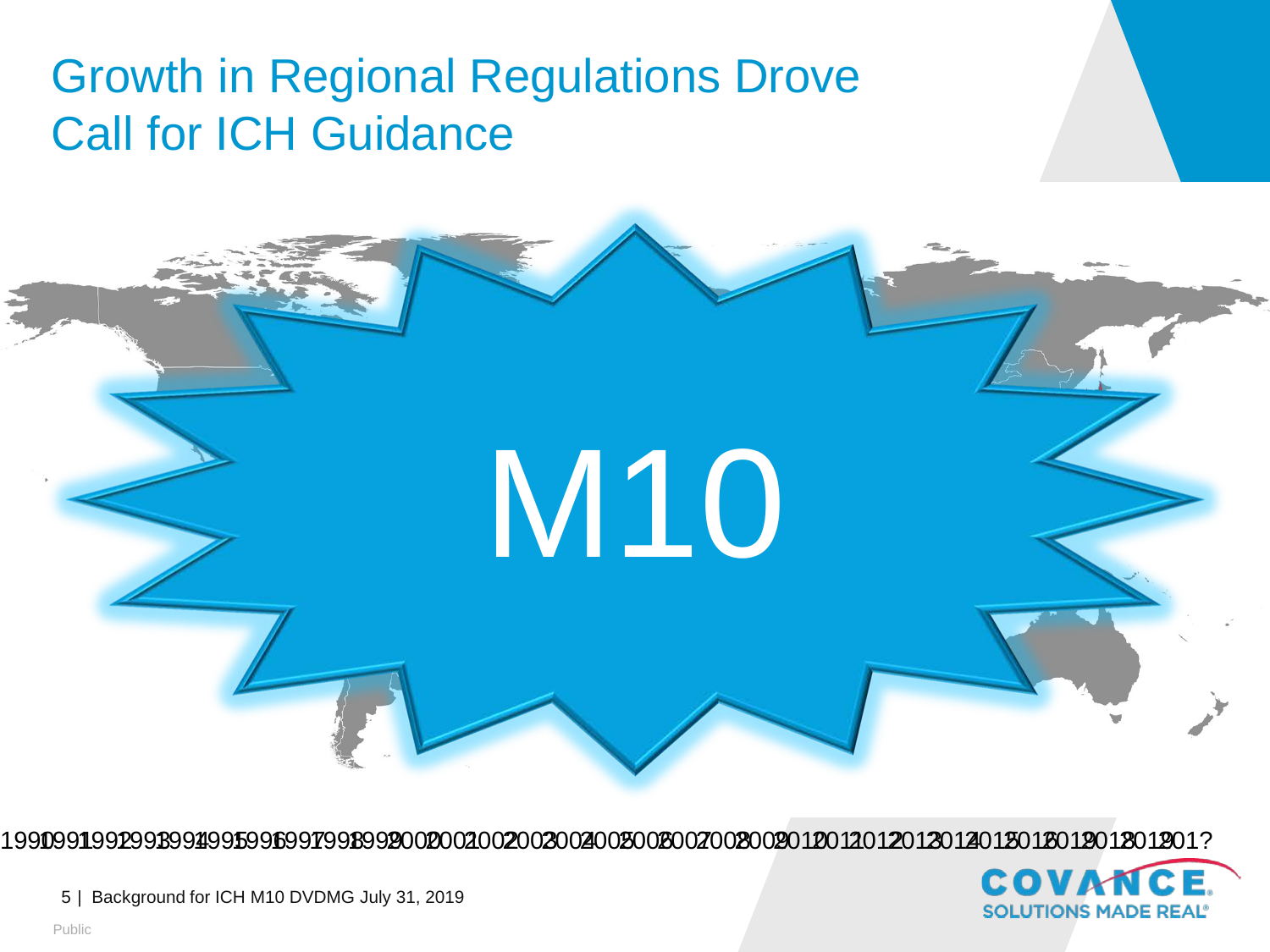### Industry Activities

#### **COPING WITH REGULATORY CREEP AND REGIONAL DIFFERENCES**

- ► Regional organizations
	- AAPS
	- CVG
	- EBF



**Global** Science-Based Best Practice Recommendations

► Spawned additional regional organizations

- ACBio
- APA India
- CBF
- JBF

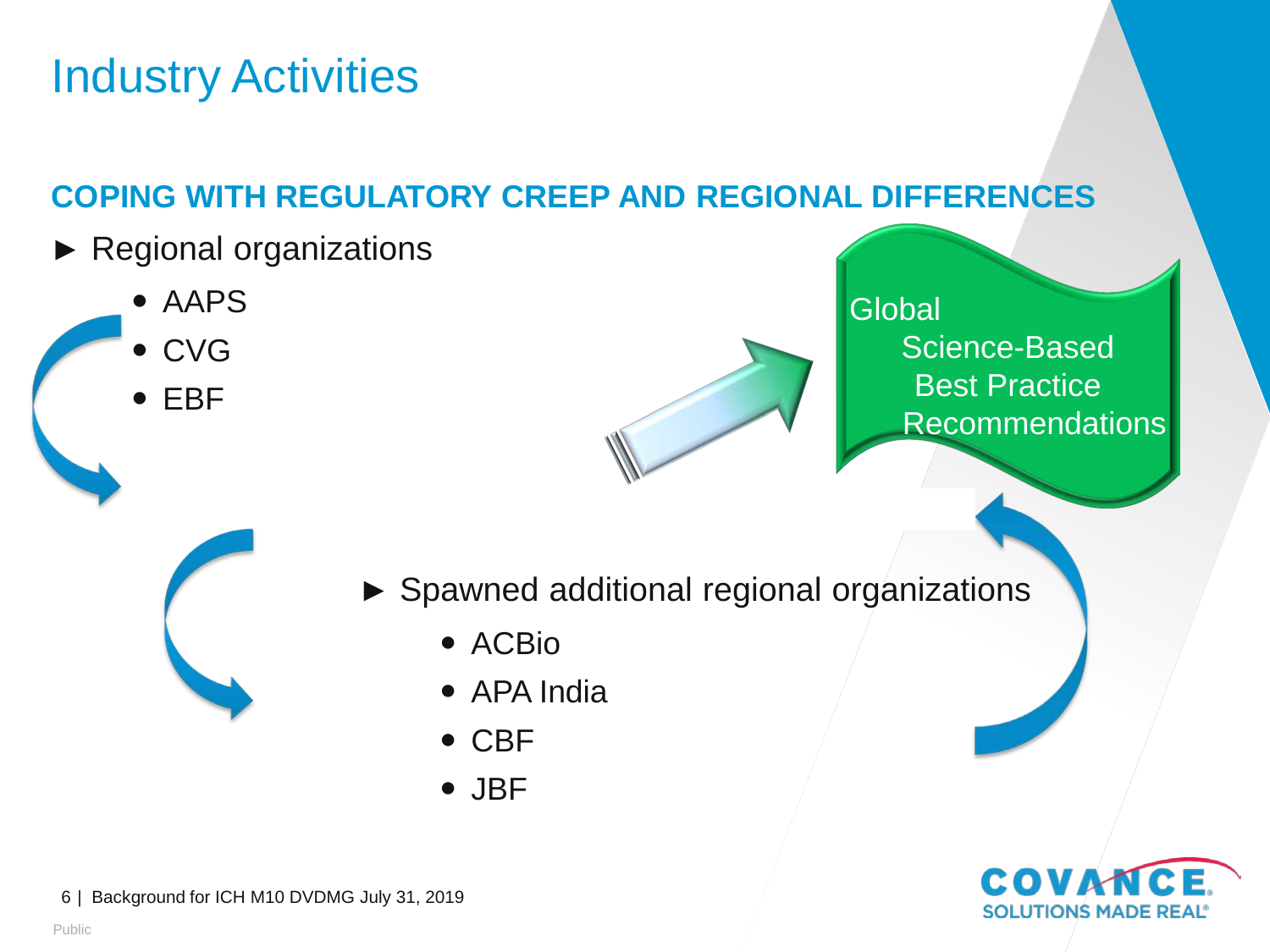## Call for Harmonization

#### **COPING WITH REGULATORY CREEP AND REGIONAL DIFFERENCES**

Open Letter to FDA and EMA

- ► February 2010
- ► From EBF, AAPS, APA and CVG
- ► Request for Global Harmonization of the Guidance for Bioanalytical Method Validation and Sample Analysis
	- Calls for Consistency & Science-based regulations



Public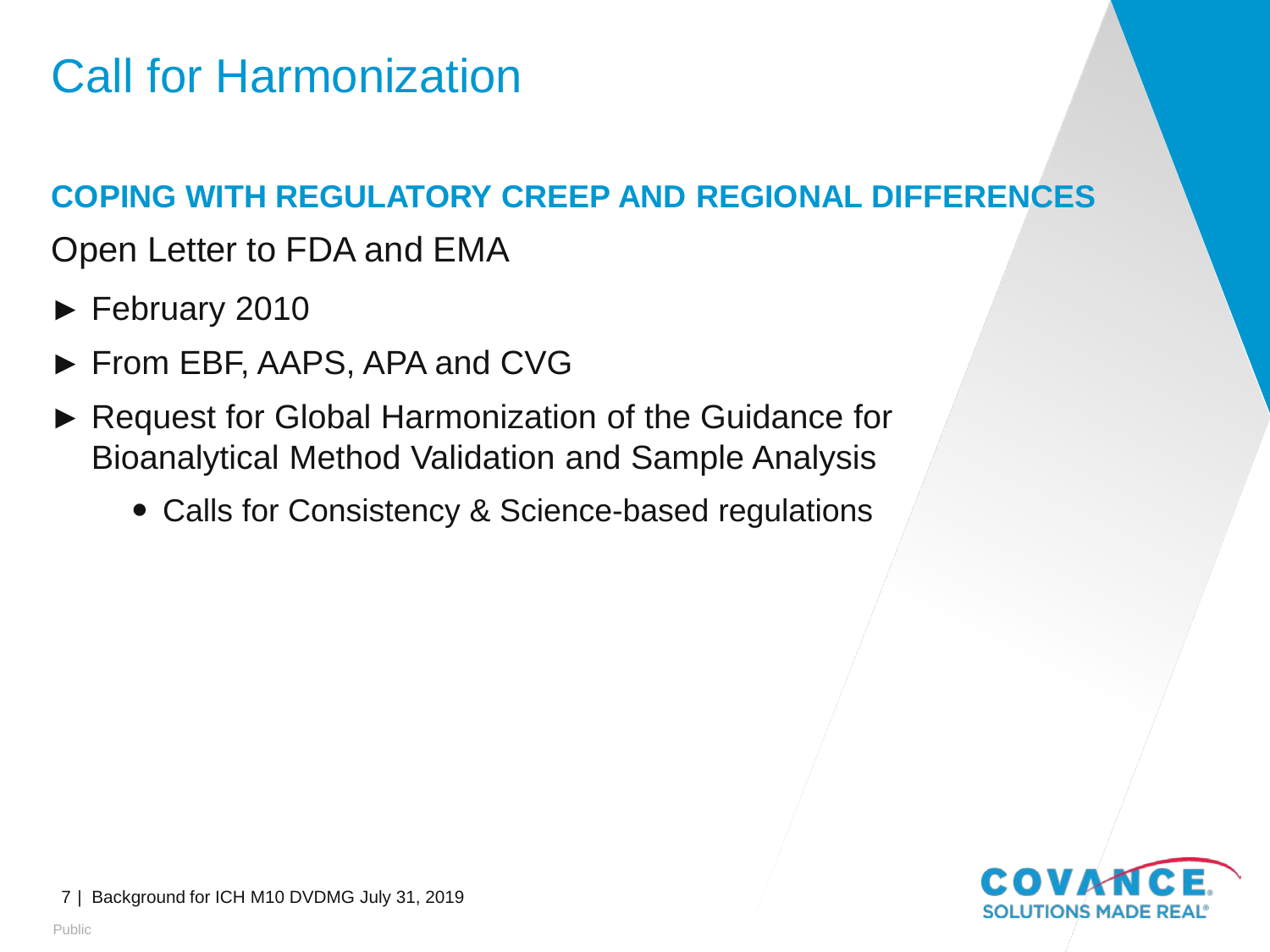# The Call for Science and Consistency to ICH

#### **BY 2015, MULTIPLE PEOPLE AND ORGANIZATIONS CONCERNED**

Coping with regulatory scope creep and regional differences had expanded

- ► MHLW/PMDA submitted a proposal to ICH
- ► BI submitted a proposal and then withdrew in favor of one from the AAPS, European Bioanalysis Forum (EBF) and Japanese Bioanalysis Forum (JBF)
	- Submitted through EFPIA

October 2016, ICH announces M10 Concept Paper

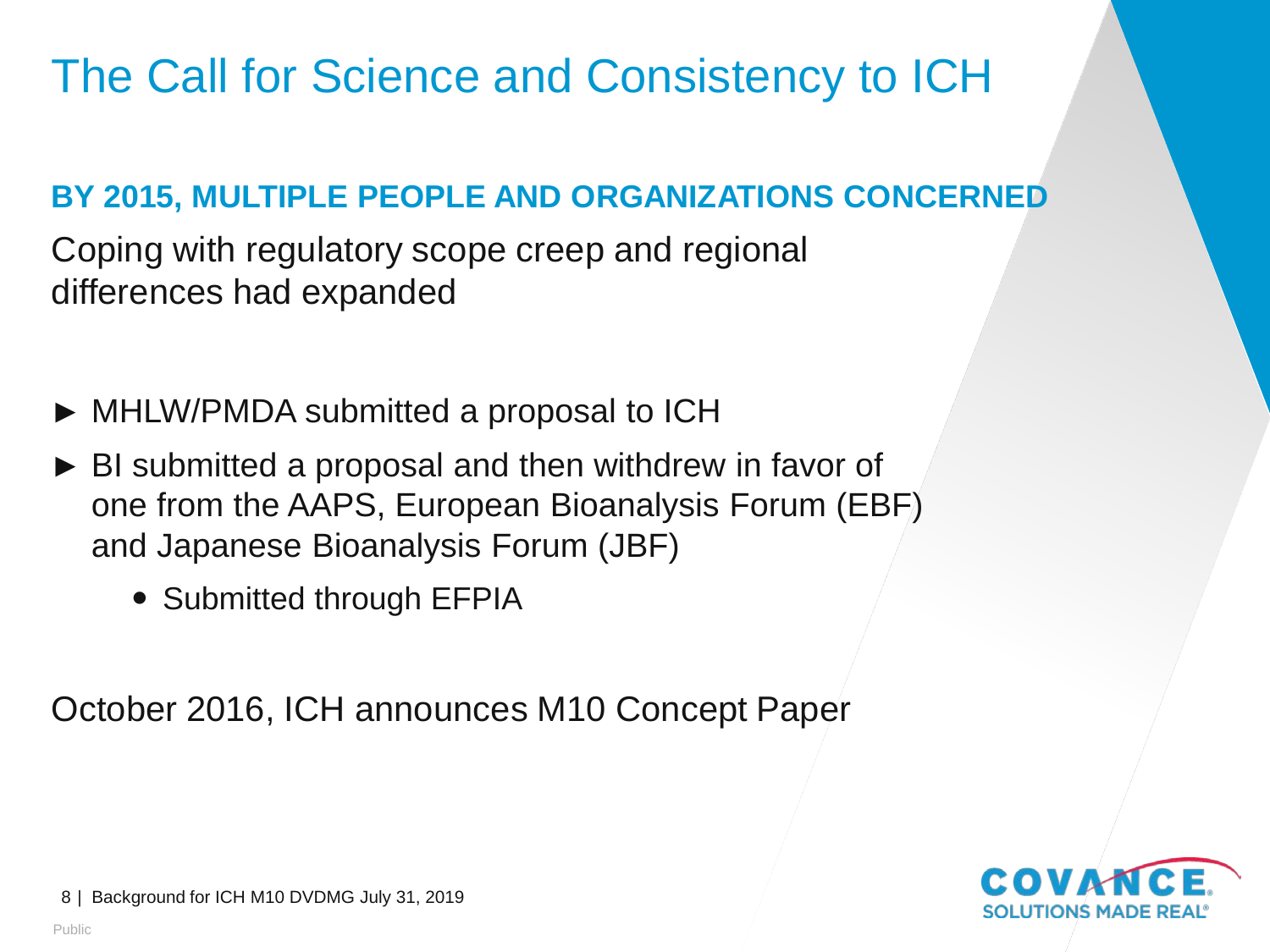# ICH M10 Harmonized BMV



#### **WHO HAS BEEN INVOLVED**

Regulatory Members

EMA, Europe FDA, US MHLW/PMDA, Japan Health Canada, Canada Swissmedic, Switzerland ANVISA, Brazil CFDA, China HSA, Singapore MFDS, Republic of Korea TFDA, Chinese Taipei **WHO** 

Industry Members EFPIA JPMA PhRMA BIO IGBA WSMI IFPMA

#### **OBSERVERS**

- Standing Observers
- Legislative or Administrative **Authorities**
- Regional Harmonisation Initiatives (RHIs)
- International Pharmaceutical Industry Organisation
- **International Organisation** regulated or affected by ICH PIC/S | Videline(s)

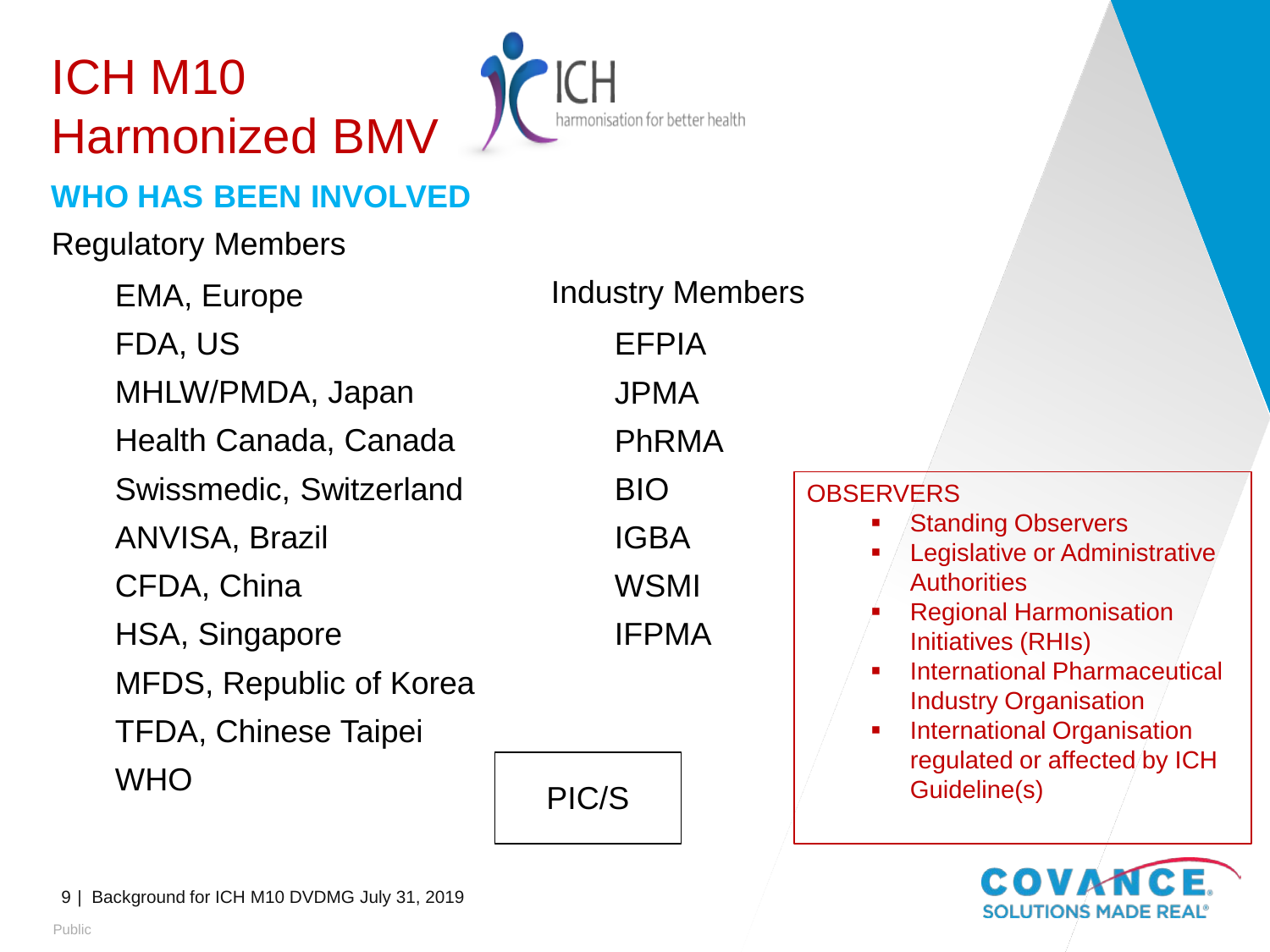## Expert Working Group Members



10 | Background for ICH M10 DVDMG July 31, 2019



Public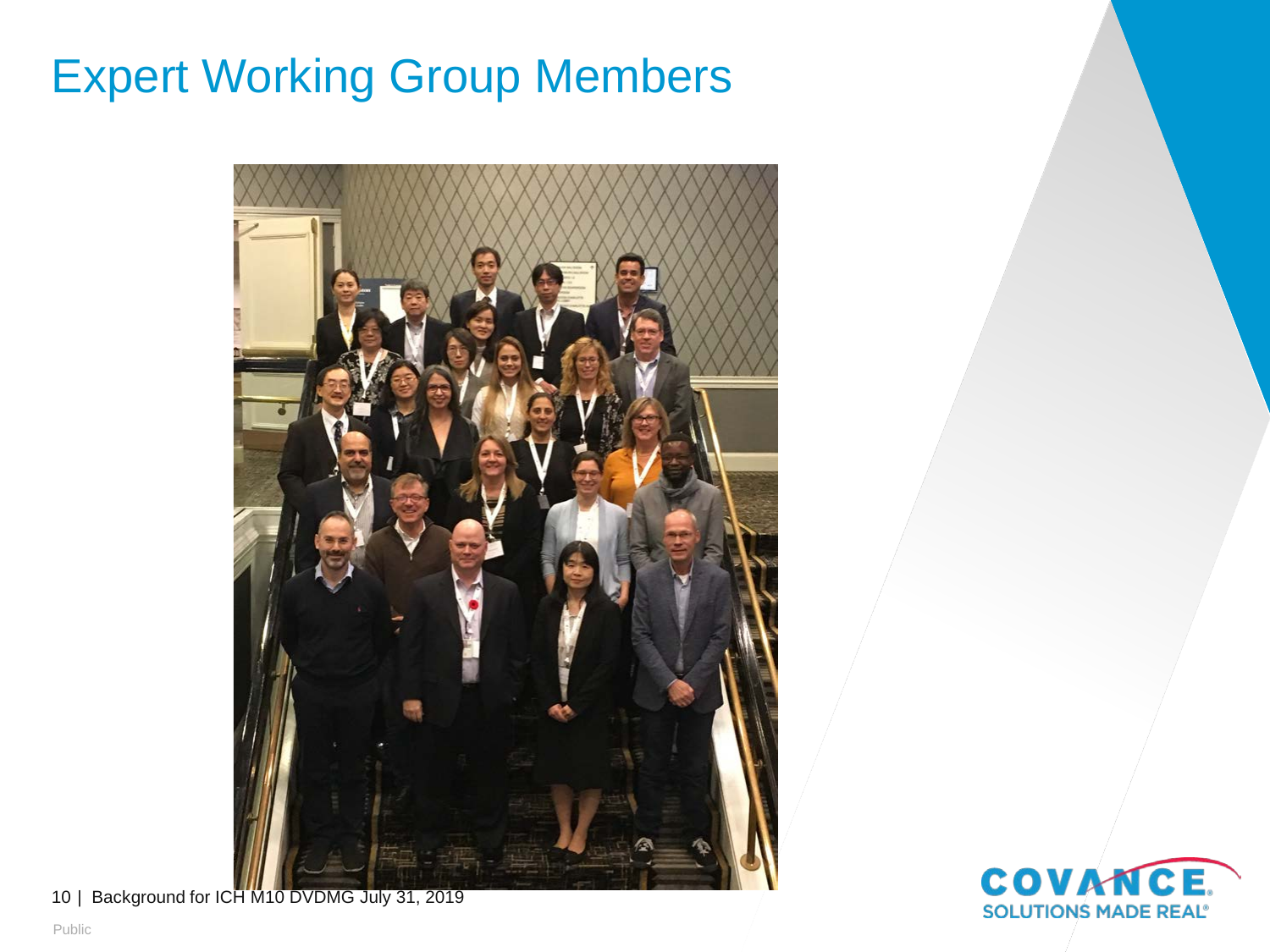# ICH Process and getting to a Finalized M10

#### **A LOT HAS BEEN ACCOMPLISHED, MUCH MORE WORK TO COME**

|        |                                         |        |                                                                                            | Step 5 | Implementation                          |
|--------|-----------------------------------------|--------|--------------------------------------------------------------------------------------------|--------|-----------------------------------------|
|        |                                         |        | Step 4                                                                                     |        | Adoption of an ICH Harmonised Guideline |
|        |                                         | Step 3 | Regulatory consultation and Discussion                                                     |        |                                         |
|        | Step 2                                  |        | a. ICH Parties consensus on Technical Document / b. Draft Guideline adoption by Regulators |        |                                         |
| Step 1 | Consensus building - Technical Document |        |                                                                                            |        |                                         |

**Step 0 Proposal submission and acceptance**

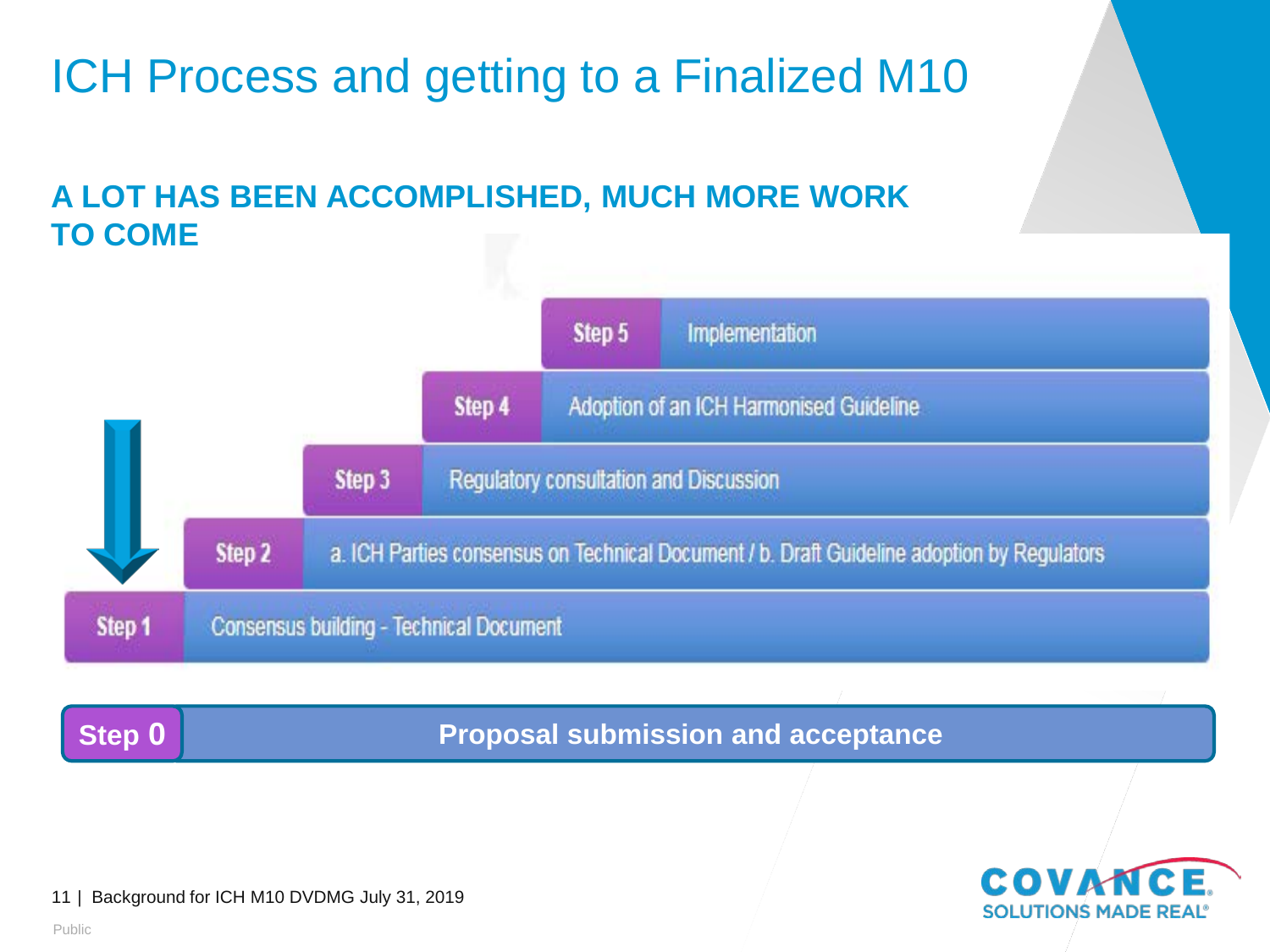

# **ICH M10: Draft Guideline**

Finalized ICH M10-

• Replaces regional guidelines/guidance of participants

Advantages

- One document for "all"
	- "Global" discussion of bioanalytical method validation
	- Common language
	- Same expectations
	- Fewer regional discrepancies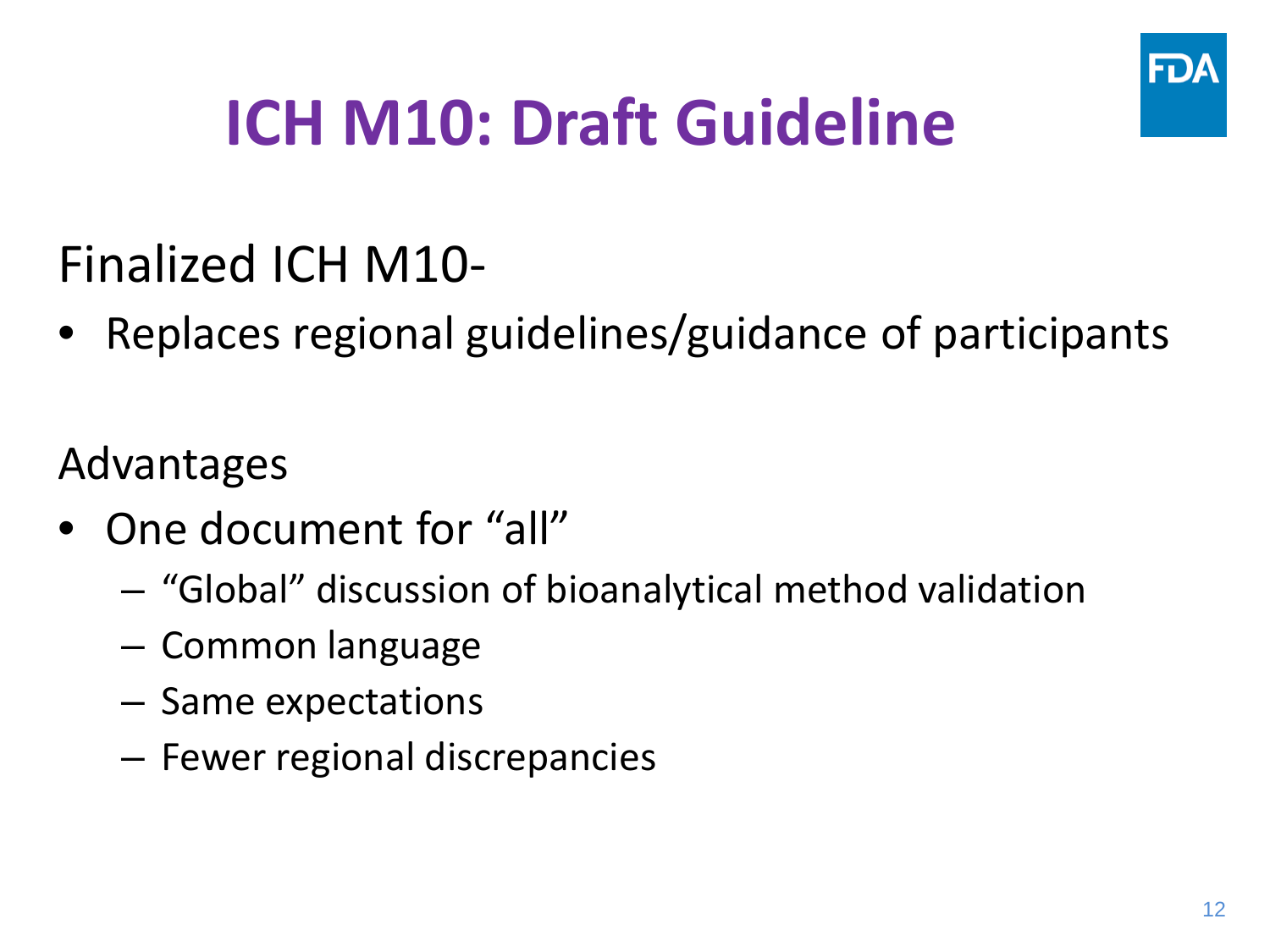

# **ICH M10: The Purpose**

Recommendations for the validation of bioanalytical assays for chemical and biological drug quantification and their application in the analysis of study samples.

It is **NOT** an academic treatise on the science of bioanalytical method validation.

It describes the minimum expectations for the bioanalytical method validation of the studies you submit to support your regulatory application.

**NOT** in SCOPE: Biomarkers or immunogenicity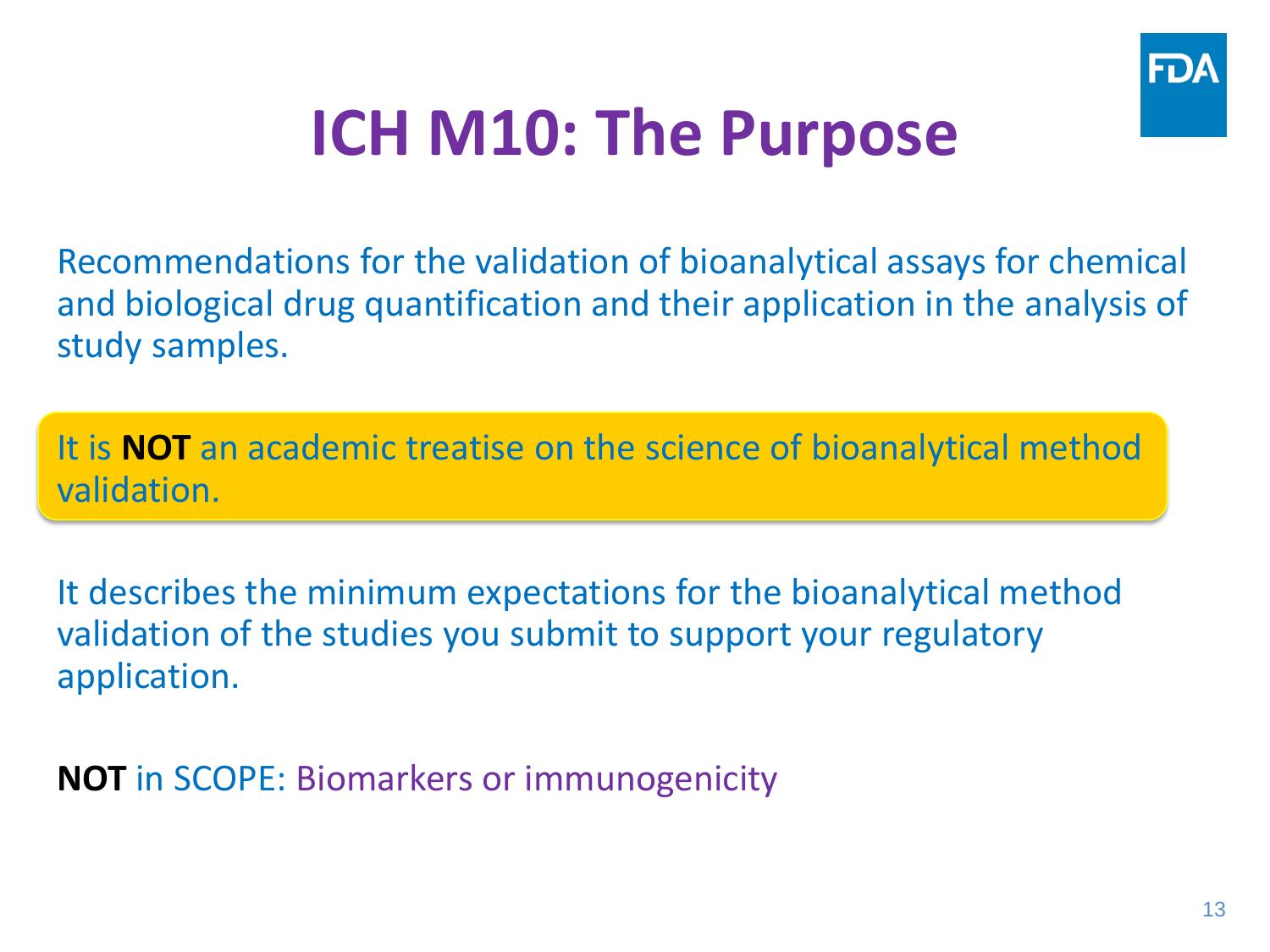

# **ICH M10: The Purpose cont'd**

The objective of the validation of a bioanalytical assay is to demonstrate that it is suitable for its intended purpose.

#### **Why is this so important?**

- The concentration measurements of chemical and biological drug(s) and their metabolite(s) in biological matrices are an important aspect of drug development.
- Well characterised, appropriately validated and documented bioanalytical methods ensures the reliability of data used to make and/or support regulatory decisions about safety & efficacy (and labelling).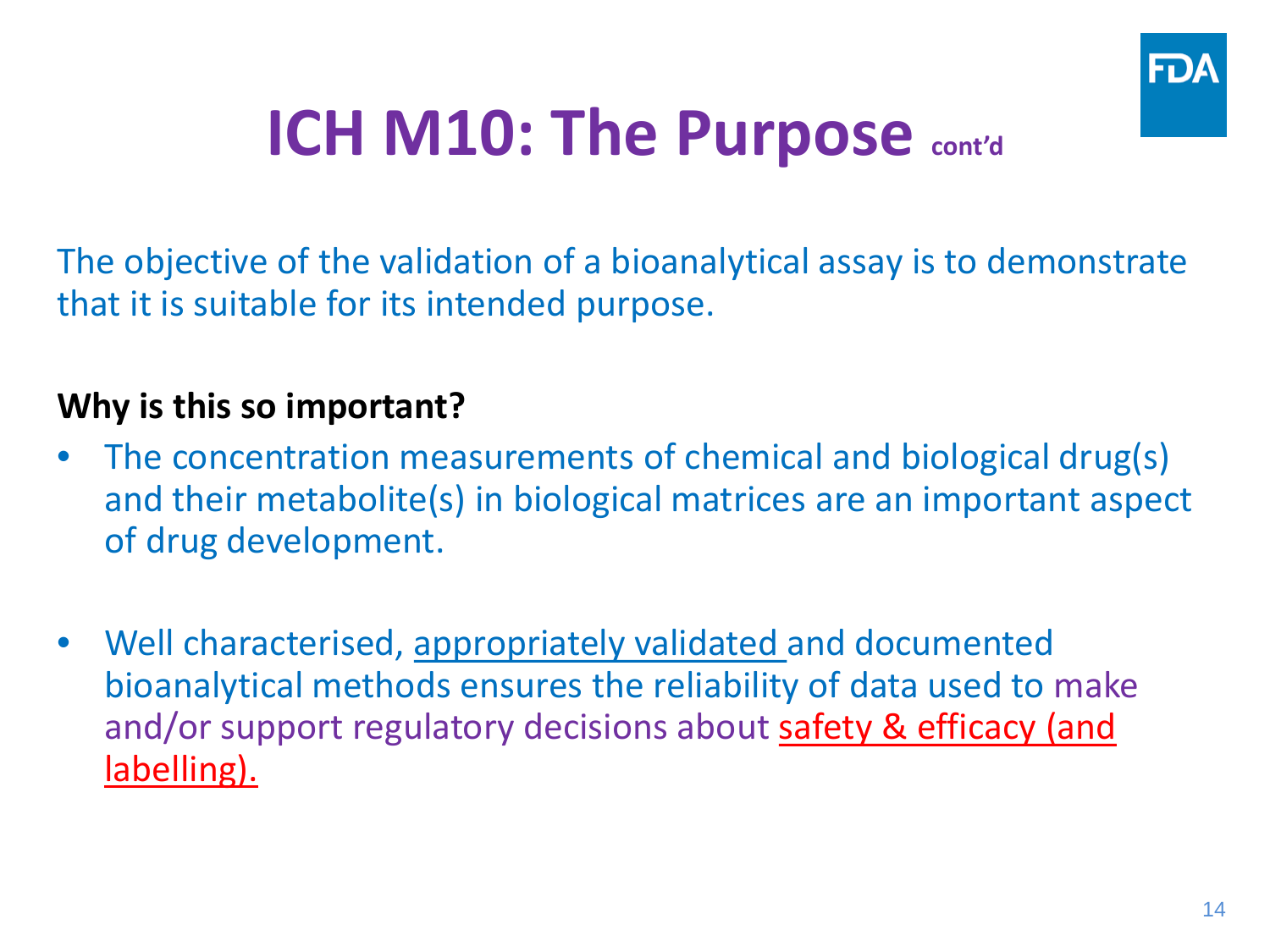# **ICH M10: The Scope**



#### Regulatory Submissions: INDs, NDAs, BLAs, ANDAs

- What is it Applicable to?
	- Chemical drugs (small molecule)
	- Biological drugs(large molecules; therapeutic proteins; mAb, fusion proteins, enzyme replacement therapies etc.)
	- Parent
	- Active analytes/active metabolites

#### What kinds of studies?

- Nonclinical and clinical
	- Pharmacology/toxicology
	- Toxicokinetics/Pharmacokinetics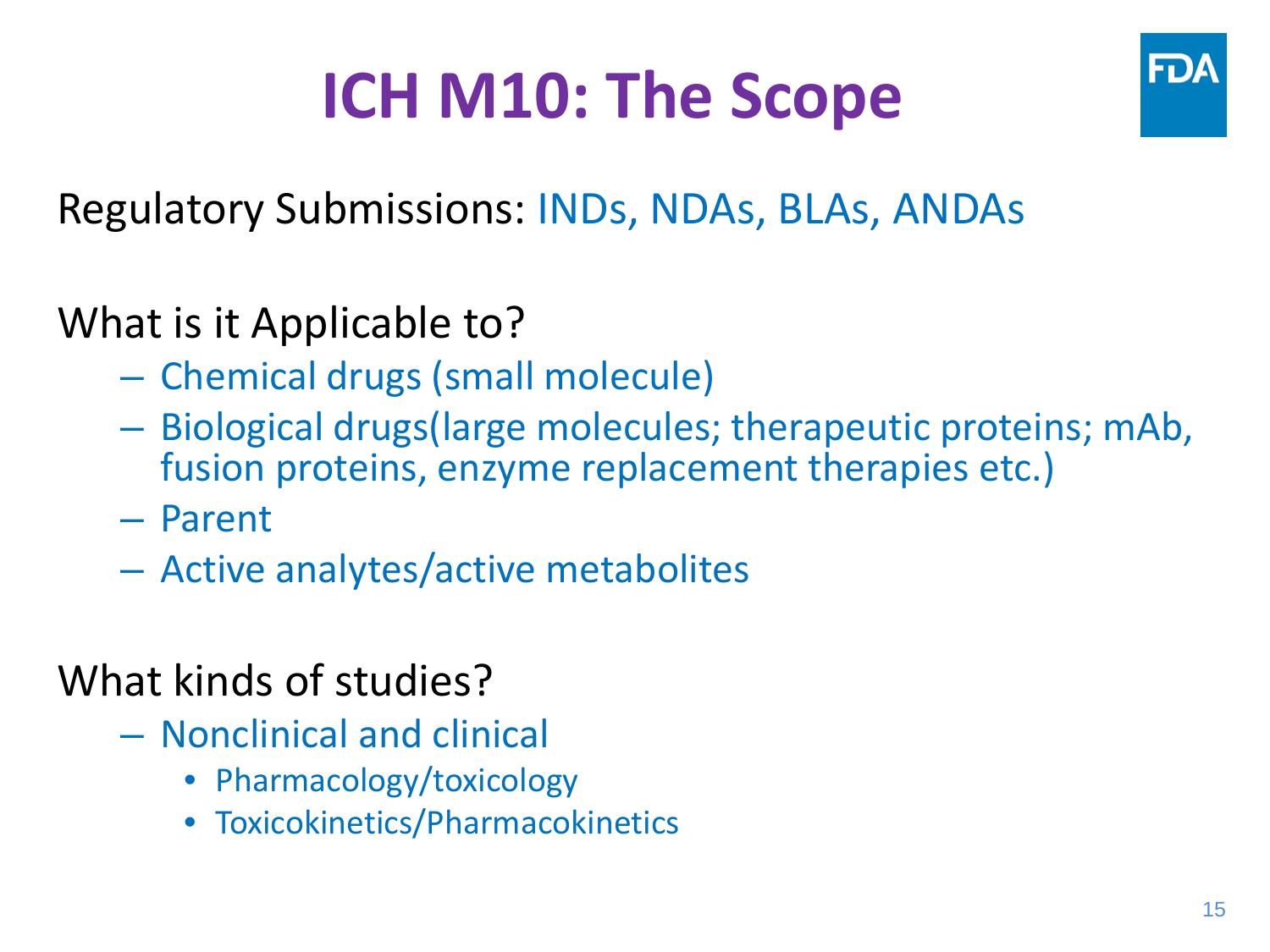## Responding to the Draft

#### **AAPS, EBF AND JBF SISTER MEETINGS**

Developing Regional and Global Responses

- ► Enable discussions by the scientific community on points of agreement and disagreement
	- Generate recommendations

- ► For Example
	- The Scope
		- Which studies are covered by the guidance
		- Define differences in requirements for the different 'tiers' of studies
		- Which studies are pivotal

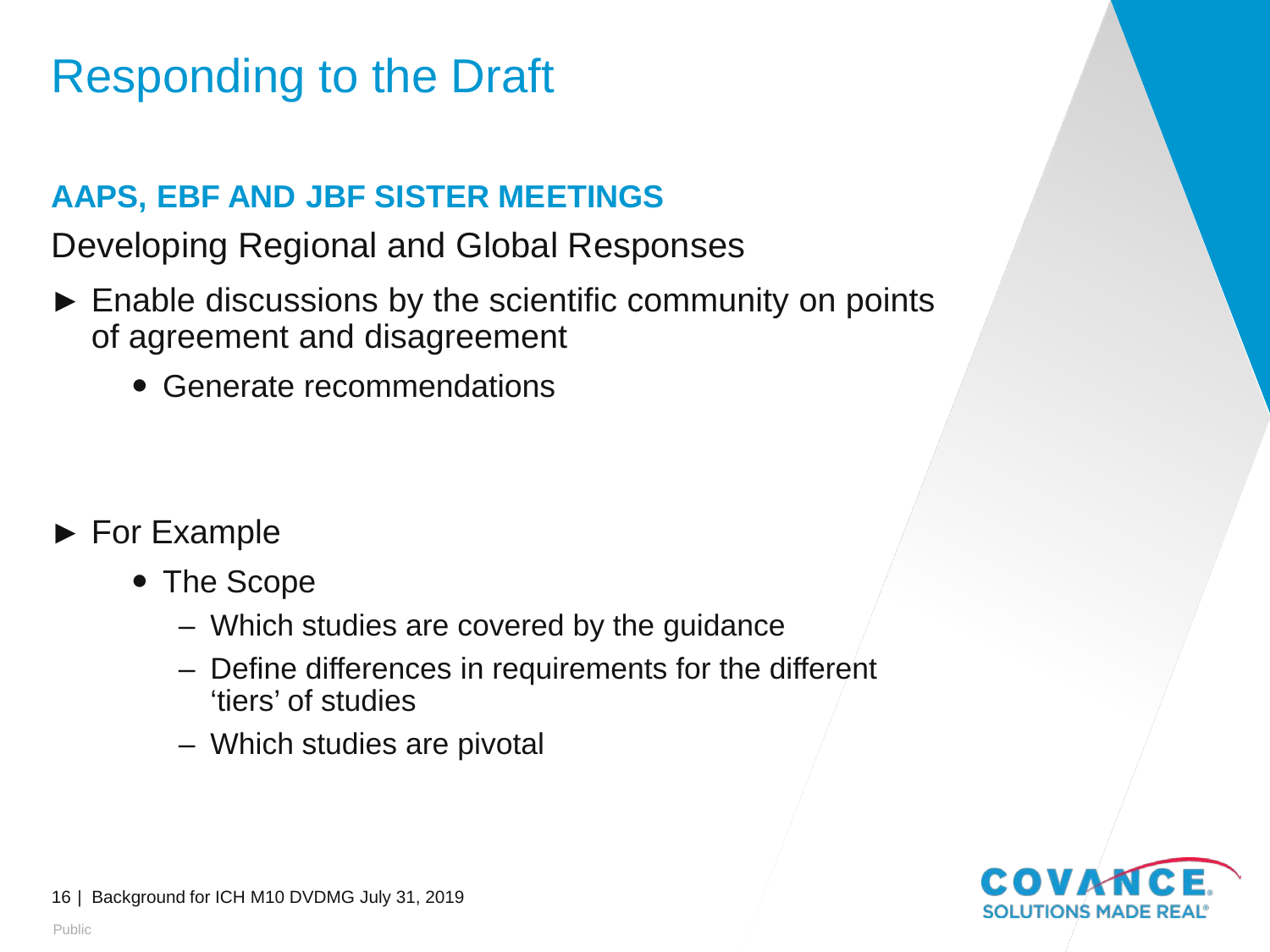#### Pivotal

#### **EXPANDING COVERAGE**

2001 FDA BMV

► Bioequivalence studies required the most extensive level of validation

2011 EMA BMV

► Bioequivalence studies labeled as pivotal

2018 FDA Revised BMV

► Additional studies added to the category of pivotal

2019 ICH M10 *DRAFT* BMV

► Further broadening of the studies that are considered pivotal

It's been difficult to get a clear definition

Industry has some proposals